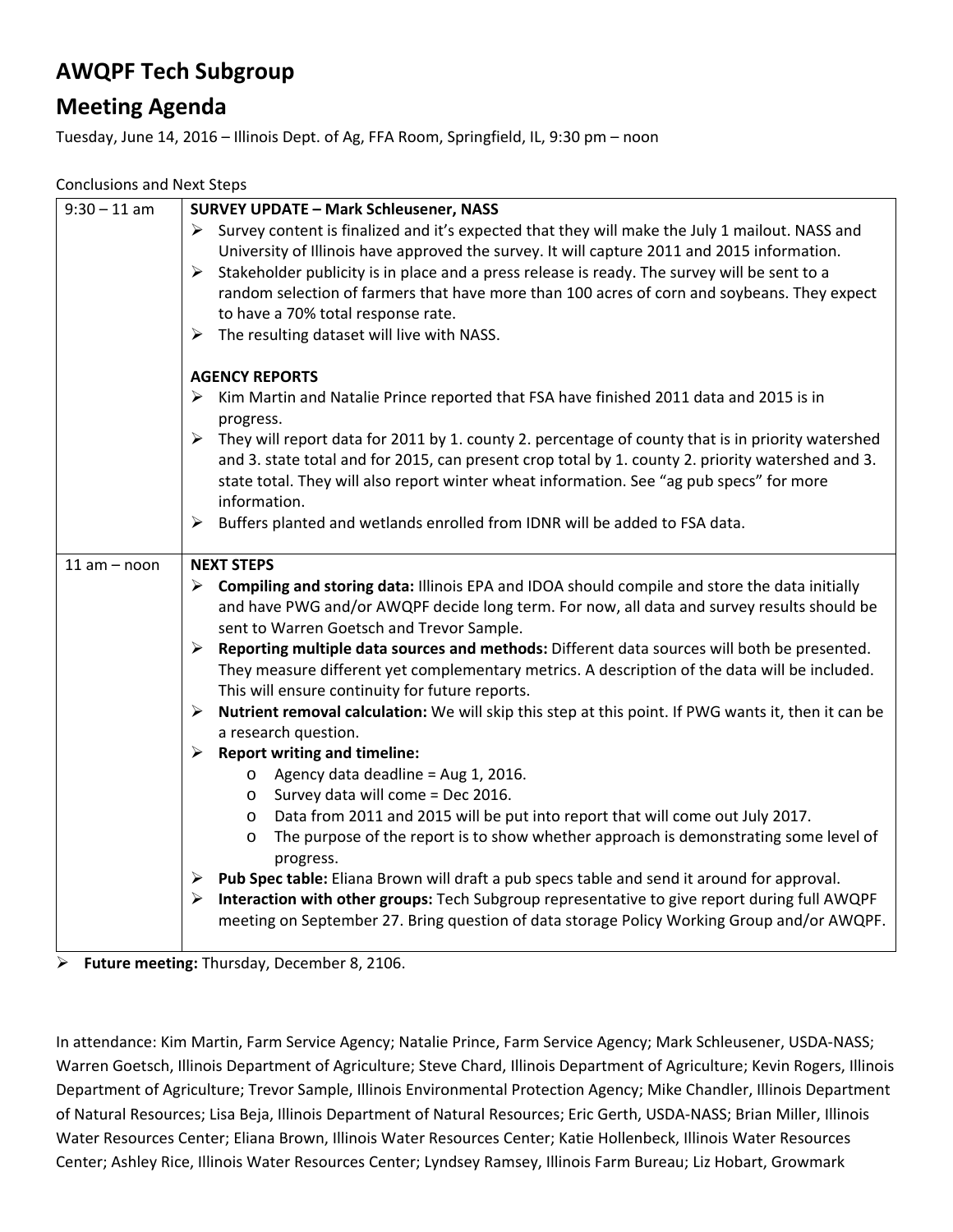Brian Miller: The purpose of this meeting is to look at reports and pull together our information. There are two sheets that we are passing around, one is the agenda and the other one has a list of measures on it. The last part of meeting is where we go from here. Hopefully we can get this accomplished and put ourselves out of business. We would like to do some introductions. First, Mark Schleusener will give us an update on the survey. The survey covers about 11 measures of the list. Others cover 4‐6 measures. We will have to have a discussion about combining information.

## Introduction

Mark Schleusener: Here is what we have done. I got approval from NASS. The university had to get approval. There are verbiage changes. Funding arrangements were finalized. I have spoken with people doing copying, folding, etc. in St. Louis and we now have a project code. We plan to mail out July 1. The next thing is to get responses from producers. All the corn growers, etc. have a plan for promotion.

Warren Goetsch: Do you know when? I haven't talked to Becky this week. Do they have a press release ready?

Lyndsey Ramsey: Yes, we have one ready, dated July 1. It's together.

Mark Schleusener: Can I see it? I will be on Farm Bureau Radio and should know the press release.

Brian Miller: On the measures, are all of these still the ones you have in the questionnaire? Is there some where we have overlap? Do we want to talk about now? We will have all of your numbers, etc.

Mark Schleusener: The answer is yes, I think so. At this point in time, if we forgot something, we are going without it.

Warren Goetsch: All of this stuff here is covered in the survey. And we will end up reporting what we have. I think we just report both. Both will give us understanding of what is out there.

Mark Schleusener: Generally, I think you report both statistics.

Brian Miller: Aimed at 2011 and 2015?

Mark Schleusener: What did you do in 2011, what did you do in 2015? What is your level of knowledge on bioreactors, etc.?

Warren Goetsch: Would folks mind going into details?

Mark Schleusener: If part of this meeting is to delve into details, I should make copies to pass out.

Brian Miller: Here is your timeline. < points to screen>

Mark Schleusener: This is old information. Mailings go out in July 1. Phoning is scheduled August 15‐September 1. Editing and data analysis is in October. Preliminary results are on December 1.

Warren Goetsch: What about the second mailing response rates?

Mark Schleusener: We expect to receive half that, so 20% total. There may be response bias issues. For non‐response bias, we might get these different people, getting a full sample population. For the telephone calls, we might get a 10% response. We have 1,900 surveys going out. We have some data but the sample is aimed at producers with greater than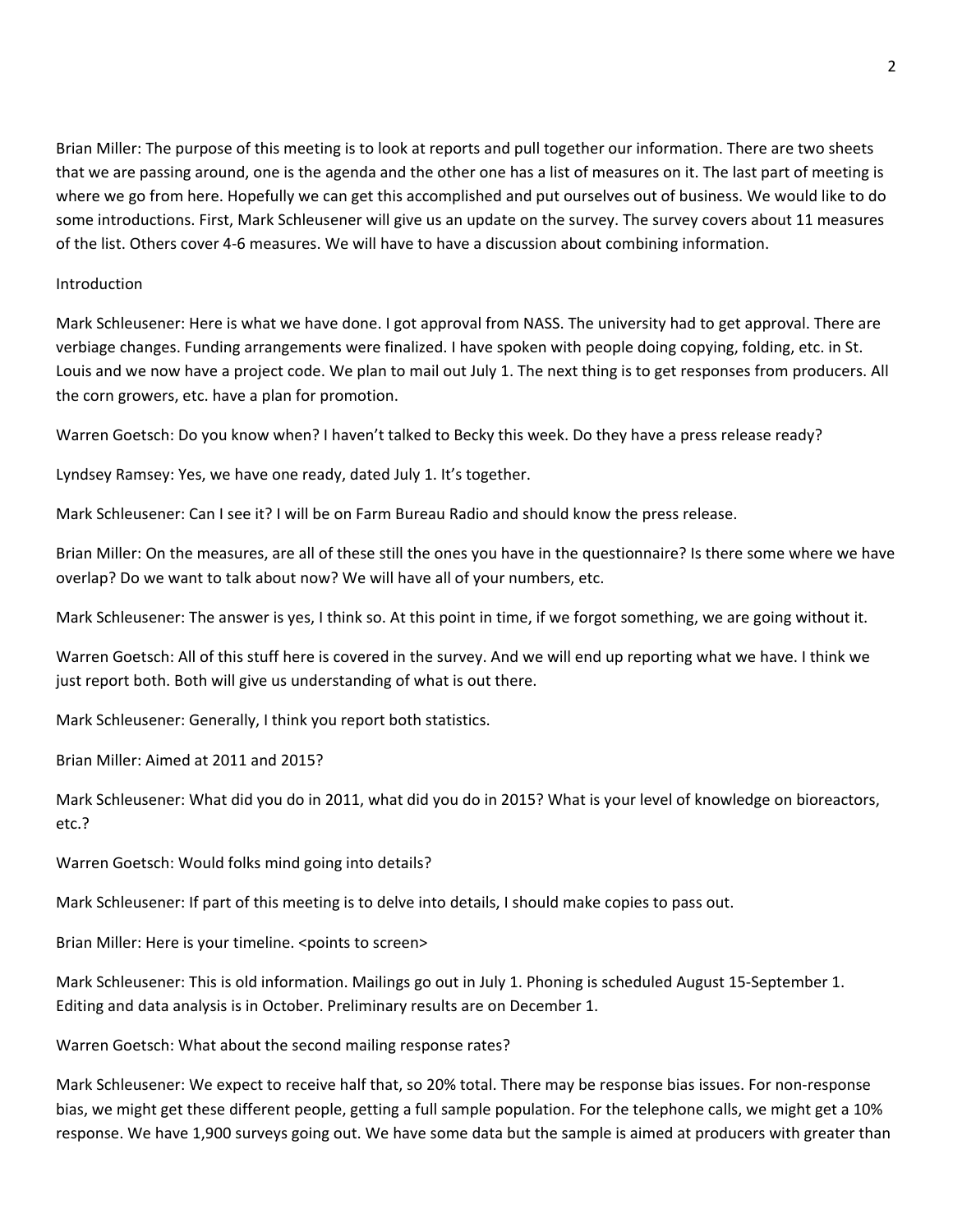100 acres. Not orchard and veggie growers. We will reach out to corn and soybean growers primarily because these people are doing these things.

Brian Miller: What is the role of the University?

Mark Schleusener: They are funding it. Data goes to the University. We will get results at the state level. Individual farm results cannot be disclosed.

Brian Miller: So the data lives with you?

Mark Schleusener: Correct.

Brian Miller: Kim and Natalie are up.

Natalie Prince: We have 2011 data done. We are not all the way finished with 2015. I have a watershed map. For 2011, we have watershed level data. There might be a little more acreage than what is in the watershed. A lot of these watersheds do not encompass a whole county. But we included the whole county. We can eyeball a percentage but that would be an estimate too.

Warren Goetsch: Is it possible to come up with percentage?

Eric Gerth: You can take the percentage of watershed acres divided by total county acres, but it is still a general estimate.

Mark Schleusener: The issue probably only occurs if we are doing the watershed level. If we do the state total, than we don't have the problem.

Lyndsey Ramsey: The NASS survey was state level.

Mark Schleusener: I thought that was the strategy. It is almost all aimed at state level numbers.

Warren Goetsch: We ended up doing state level because cost was so prohibitive. We will take what we can get.

Brian Miller: The group felt if we could get watershed data, then covers a lot of practices.

Trevor Sample: You are stating facts, just showing a percent of watershed for this county. For a county, say there are 3,000 acres of a watershed and watershed covers 3% of county. Divvy up percent and that way you aren't making something up.

Natalie Prince: We have 2015 crops at CLU level. I think we will be able to look at CLU and clip better to the watershed.

Trevor Sample: 2011?

Natalie Prince: We don't have it down to CLU level.

Trevor Sample: Nobody is going to question this. This is how it is and this is how we did it.

Brian Miller: Differences between 2011 and 2015?

Natalie Prince: For the 2011 date, we have county totals. Every crop is reported by county, huge spreadsheets. For 2015 reports are CLU by county by land unit. Do you just want county and state info for things?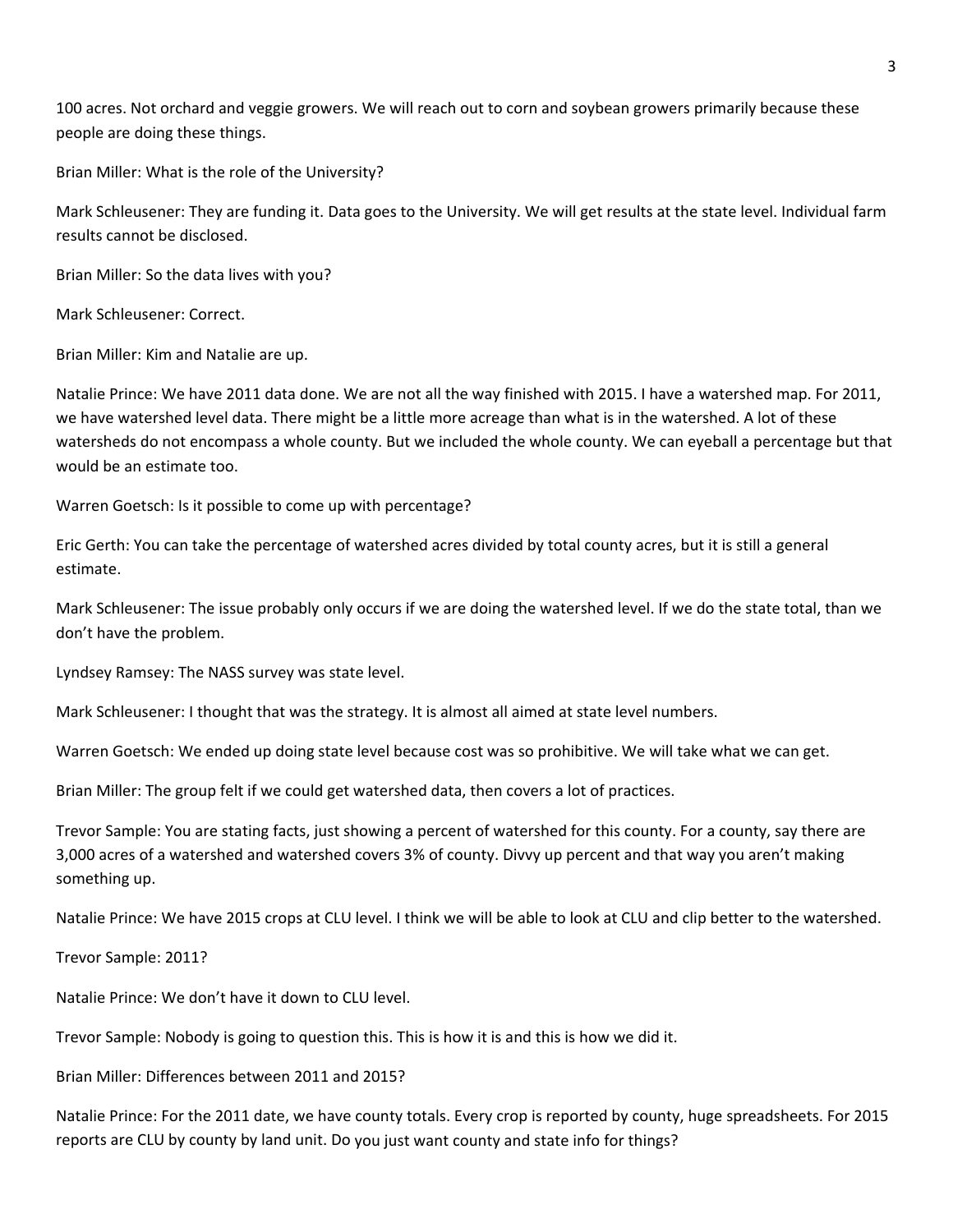Trevor Sample: Watershed level eventually.

Natalie Prince: I have field levels for some data. Wheat was planted at 1, 5, and 7.

Brian Miller: For 2011, there is some guessing but were able to get to watershed?

Natalie Prince: If it touched a county, I took the whole county total.

Brian Miller: How do you want to do it?

Natalie Prince: I took county watersheds, if it touched the watershed; I took the whole county total, but will be more precise in 2015.

Lyndsey Miller: This is a baseline. Give them what you have by county.

Trevor Sample: To do it by watershed, give a percentage.

Brian Miller: The danger is you might overestimate in 2011.

Natalie Prince: Yes, since I've given the whole county total.

Mark Schleusener: No one should make comparisons of 2011 to 2015 by watershed level.

Lyndsey Ramsey: In 2015, continue to report by watershed and county.

Natalie Prince: We will want county total.

Warren Goetsch: County for both years, state for both years, and from 2015 on, broken down to watershed totals?

Brian Miller: For 2011: we have county, state, and percent of county in priority watershed, and for 2015: we have county, state, and priority watershed.

Natalie Prince: Total is by "cover crop," not broken down by crop.

Mark Schleusener: We need to be careful when we say cover crop. Winter wheat is harvested for grain and also is a functional cover crop.

Natalie Prince: Then we would get back into reporting by crop instead of cover crop.

Mark Schleusener: Tabulation is not the hard part. What are we trying to represent or what are we trying to say?

Natalie Prince: Other crops besides winter wheat? Radishes, etc.? We decided to go by use instead of individual crop.

Mark Schleusener: Teasing that out from database is not simple.

Natalie Prince: Going forward we will be able to catch it, but not by crop. We are reporting as cover crop in four categories. These four categories as cover crop, even in the future, it will be reported.

Lyndsey Ramsey: What are the categories?

Natalie Prince: Cereals, legumes and other grasses, brassicas and other broad leaves, and mixtures.

Mark Schleusener: Let me go get a document.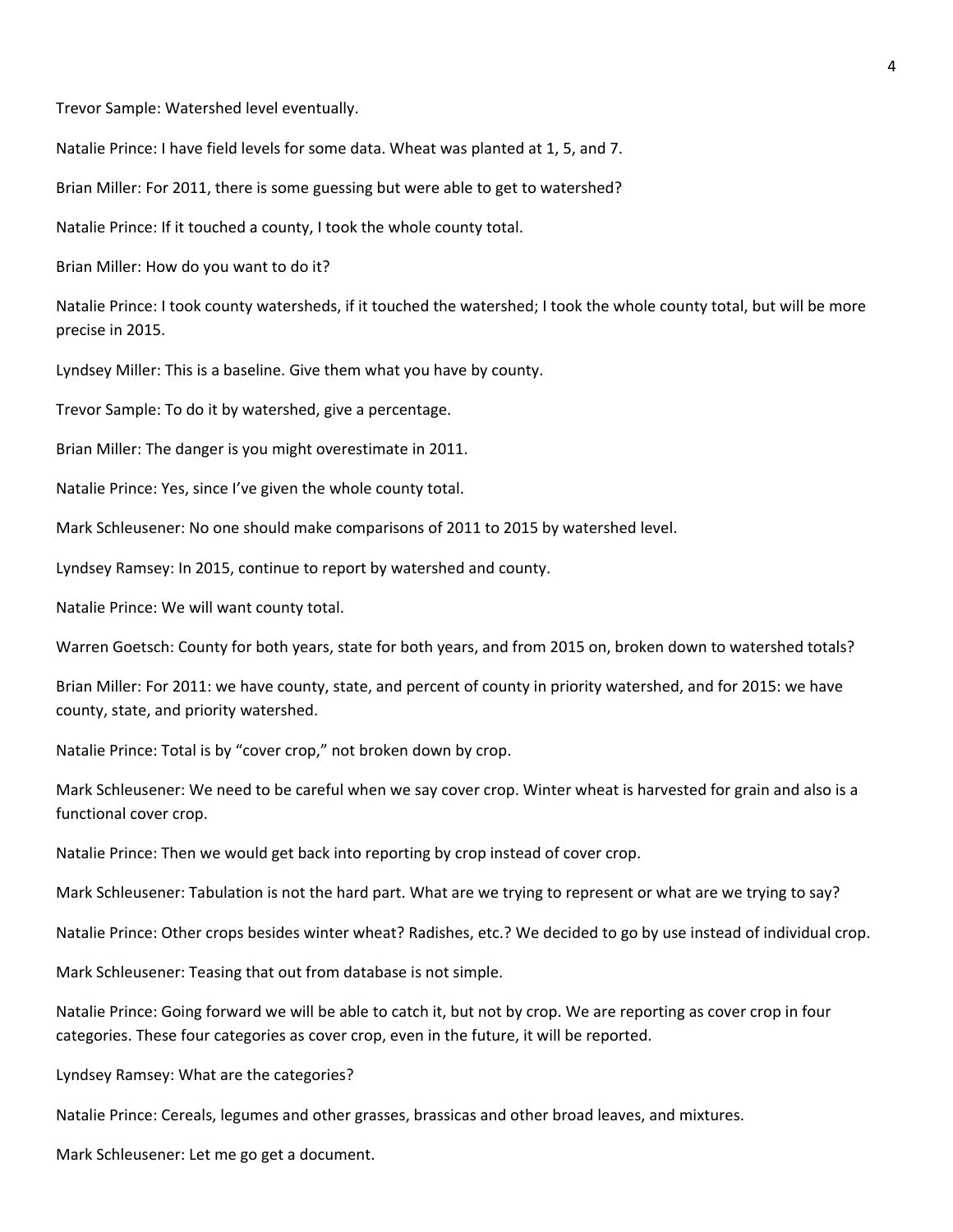Brian Miller: For cover crops in the database?

Natalie Prince: Intended use, green manure, left standing, etc. In 2011 we left intended use as cover only, green manure.

Brian Miller: Should it be comparable?

Natalie Prince: It should be. Intended uses will be best way to compare it.

Brian Miller: Wheat as independent column? Is pasture included in perennial energy column?

Natalie Prince: Yes.

Brian Miller: Trevor, are you suggesting it be lumped there?

Warren Goestch: The whole purpose is to provide ground cover, harvested or not, it is providing cover. If we want to reflect the fact that producers are putting something out there, I don't see a column for corn or soybeans.

Trevor Sample: Land use coverages every year? Or are we breaking it up?

Natalie Prince: Cover crops have to be destroyed. They cannot be harvested to be counted as cover crop.

Brian Miller: Not trying to blend with cover crop. From a nutrient reduction strategy, it can be counted.

Eric Gerth: Trevor is looking at systems. What resource concern are you addressing? For winter wheat, are we recognizing it as a soil erosion strategy? What is purpose of cover crop out there? It is a lot more complex than plugging into one category or another. The big picture, is it a positive or negative to overall water quality. But there is value. More crops in rotation, soil health improved.

Brian Miller: Does the group feel that it is valuable to create extra column for winter wheat?

Trevor Sample: If it is not hard to pull out, do it.

Natalie Prince: State and county totals for winter wheat.

Brian Miller: Are you okay with pasture, etc.?

Trevor Sample: Yes, we were okay with it last time.

Brian Miller: CRP?

Trevor Sample: We went through that last time too and that's what we picked.

Brian Miller: Are those other columns; are those comparable from 2011, 2015, to 2017?

Natalie Prince: They are all fine, they're all CRP practices. These are county totals.

Lyndsey Ramsey: CLU data?

Natalie Prince: We'd have to look.

Lyndsey Ramsey: State, county, and CLU level should all be the same.

Natalie Prince: I used county totals and queried it out by watershed.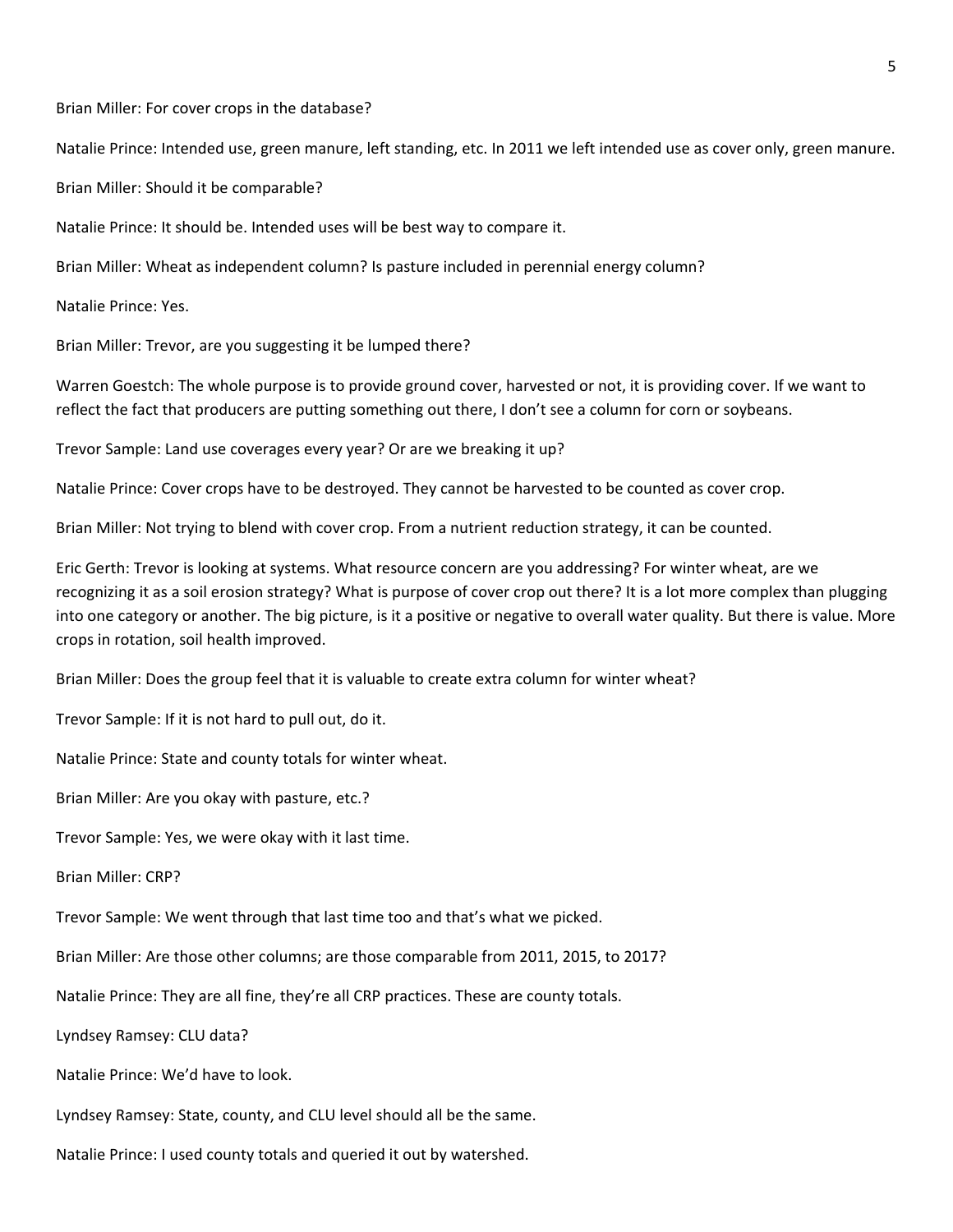Lyndsey Ramsey: 2011 has state, county, and watershed, not by CLU.

Natalie Prince: Yes.

Lyndsey Ramsey: Okay for 2011, we have state, county and watershed percent. 2015 is CLU.

Natalie Prince: Yes.

Brian Miller: Measure 10?

Natalie Prince: CRP practices.

Eliana Brown: I'm creating an updated table to capture this level of specificity. There might be a term for this?

Mark Schleusener: We call it "publication specifications" or "pub specs".

Brian Miller: Should we move forward? Should we talk about these tables?

Trevor Sample: I made my map from whatever was included from the University, but I can reach out further for the bioreactors. I would have to look at the years to tease it out.

Brian Miller: We are about to move to procedures moving forward.

Warren Goetsch: At risk at aliening FSA, do we have it all in one place, which practices you provided?

Brian Miller: Going forward, a nuts and bolts question that we thought of. Who is compiling/storing data?

Mike Chandler: We had stuff for Measure 10.

Lisa Beja: We have everything from both reporting periods, by HUC, we will add to Natalie's data. There is no overlap. Their database doesn't report any more. On two columns you'll have buffers planted?

Eliana Brown: By county, watershed, and state total?

Lisa Beja: Yes.

Brian Miller: Okay, now where does this go to? It should probably go wherever report is going to be written. I think we are down to this discussion.

Trevor Sample: It hasn't been discussed.

Warren Goetsch: To start, IEPA and Ag should initially hold the data. And we should probably have the Ag Water Quality Partnership Forum or Policy Working Group figure that out.

Brian Miller: Send one copy to Trevor and one copy to Warren, since there are two copies. And then it will be on the agenda for the whole Ag Water Quality Partnership Forum meeting.

Warren Goetsch: You will accumulate it before you send it?

Mike Chandler: It makes the most sense.

Eliana Brown: Does make sense to finish the table and send it out to everyone to make sure everyone agrees? I will send it out to you and put it in the record.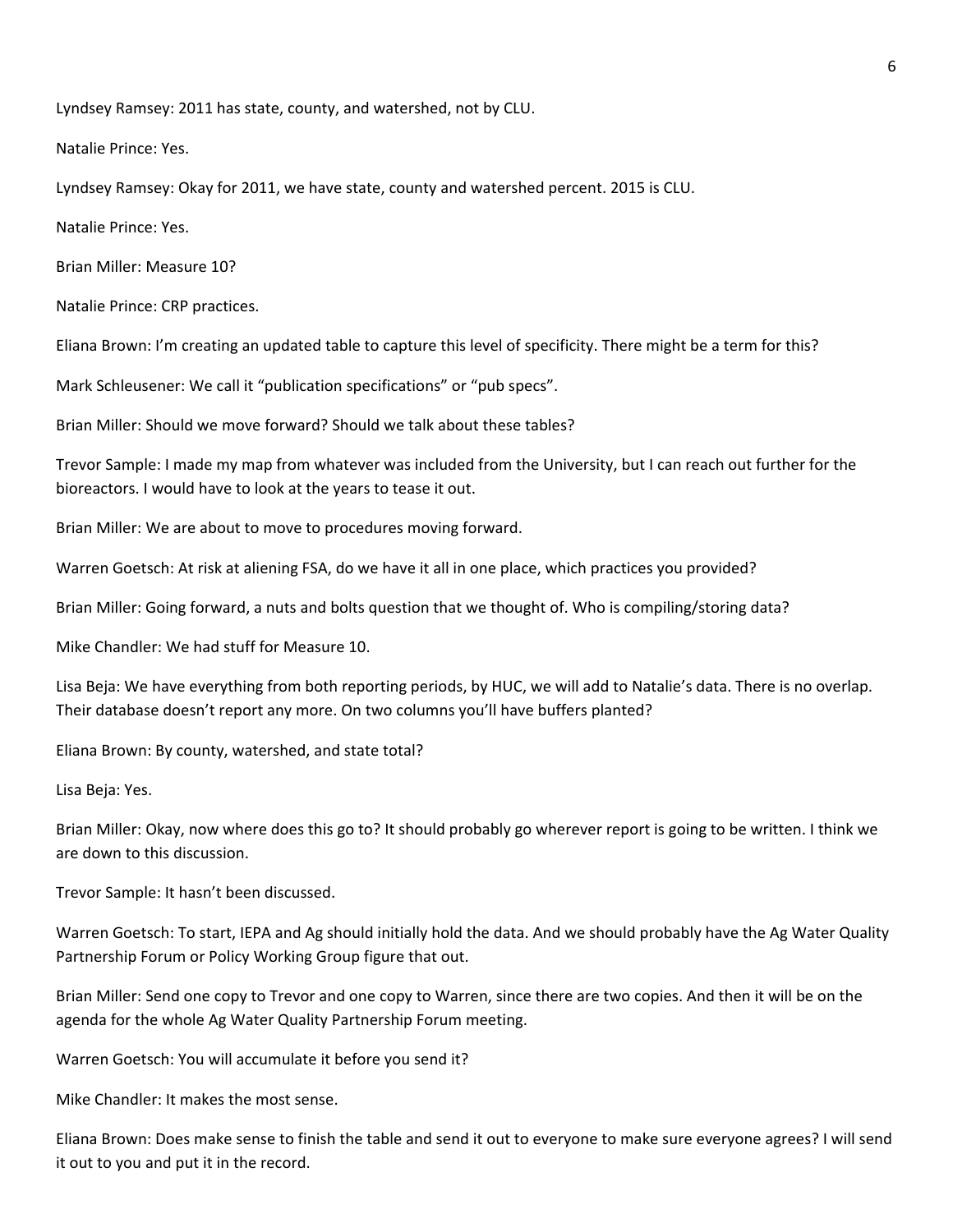Natalie Prince: When do I need to send it to you?

Eliana Brown: PWG meeting is August 30 and the AWQPF meeting is September 27.

Warren Goetsch: I'd like it as soon as possible so others don't have to worry about it.

Natalie Prince: I didn't know if I needed to get it done ASAP.

Warren Goetsch: I'd like to see this side come together before NASS does in July.

Brian Miller: Would August 1 be reasonable?

Natalie Prince: Yes.

Warren Goetsch: Hopefully this will be done in a 6 month period or less.

Trevor Sample: Do you want this to come out in the report in July?

Warren Goetsch: It is all to be put in that first report around July 1.

Brian Miller: We are on the hook to do a 2017 report, published in 2018.

Warren Goetsch: I'm thinking we are going to have a report that would come out July 2017 that will have the 2011 and 2015 information. Then you'll have a July 2019 that will have 2011, 2015, and 2017. There will be a one to two year lag because of timing.

Trevor Sample: Does data go to Amy or to me?

Brian Miller: Mark, you will send data to the same two places, IEPA and Ag. Next, measures with two sources, will they be reconciled?

Warren Goetsch: Mark will be providing some information about cover crops, but will be coming at it in a different perspective. We should just explain from whence the data came. Just explain where data came from.

Brian Miller: Report two sources and if it is fairly close, fine, and if it is different, explain the different methods of obtaining the data.

Warren Goetsch: I think Mark's survey will give us information on how much information people know about a certain thing. They are not measuring the same thing, but both providing information on the practice. Or conversely, everyone knows about them and that's why we have such a high adoption rate.

Brian Miller: The next question was about calculating actual load observed in the stream. There was some discussion.

Trevor Sample: We should be able to do it, but I don't know if we have the capacity to do it. We don't have that site specific info. We would have to make broad assumptions. What is the outcome of nutrients saved? I don't know if we can do that at this point.

Lisa Beja: I don't know if we have science assessment tools that we need to account for everything happening on the land.

Trevor Sample: Based on what we are reporting, we should be seeing reductions of this.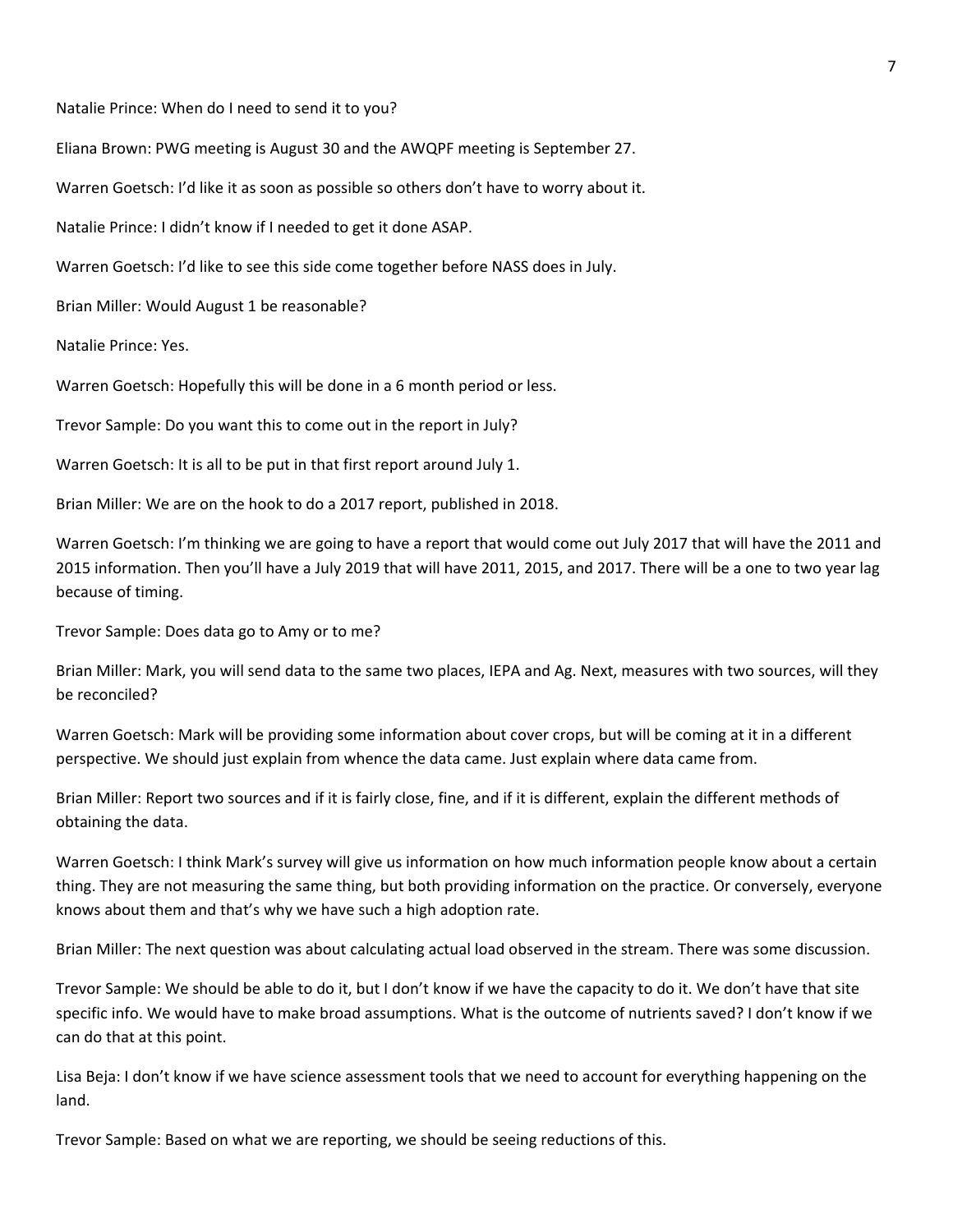Brian Miller: All states are trying to calculate it. Ohio, Indiana, etc. are hoping to say if estimates are on or off. Do we want to skip this step?

Trevor Sample: For now, we should skip the step.

Lyndsey Ramsey: We should see what survey results say first.

Trevor Sample: What about a crude estimate of soil erosion and what we saved? It has to be done at the practice level.

Lisa Beja: We do that, too, for all of our practices. It takes a lot into account.

Brian Miller: The group says let's not do this now. It is more of a research question if the Policy Working Group pushes this question. There is lots of USDA money out there for this kind of research.

Trevor Sample: I think we wait to see what the Policy Working Group wants. Let's be responsive to see what they want.

Brian Miller: Who will write the report and what is the timeline? NASS people in July 2017? The next question is regarding a face to face meeting and follow up. So the question here is if we are dissolving after this meeting, do we need to come back together and if so, when? The next reports are July 2017 and July 2018. When would it be the right time to come back together and talk about stuff again?

Trevor Sample: Draft the report and send it out to somebody and talk about the draft report.

Warren Goetsch: Or what about the first week in December? We have a meeting so Mark can go over results of survey.

Mark Schleusener: There will be some reaction to the report change. What should we be measuring? Should we do the same thing or be forced to adapt and adjust?

Warren Goetsch: If we did something around the first week in December, we would know what worked and what didn't work because if there is something we need to think about and change the earlier we can contemplate the changes, the better.

Mark Schleusener: I think it's good to have something to react to.

Eliana Brown: The Nutrient Monitoring Council meeting is on December 6. The second week is open.

Mark Schleusener: December is awkward. Schedule it. Things that don't get scheduled get delayed. Things that get scheduled get done.

Eliana Brown: Let's schedule it now. Tuesday, December 13 or Thursday, December 8.

Mark Schleusener: Feels like either one is fine. Thursday the 8<sup>th</sup> suits me.

Brian Miller: Do we have continuity and consistent data?

Trevor Sample: We will look at it before we put it all together.

Brian Miller: Are there other things that we need to talk about? Any questions?

Mark Schleusener: Who is the audience? Who wants to look at it and what are they looking at?

Trevor Sample: The Policy Working Group first.